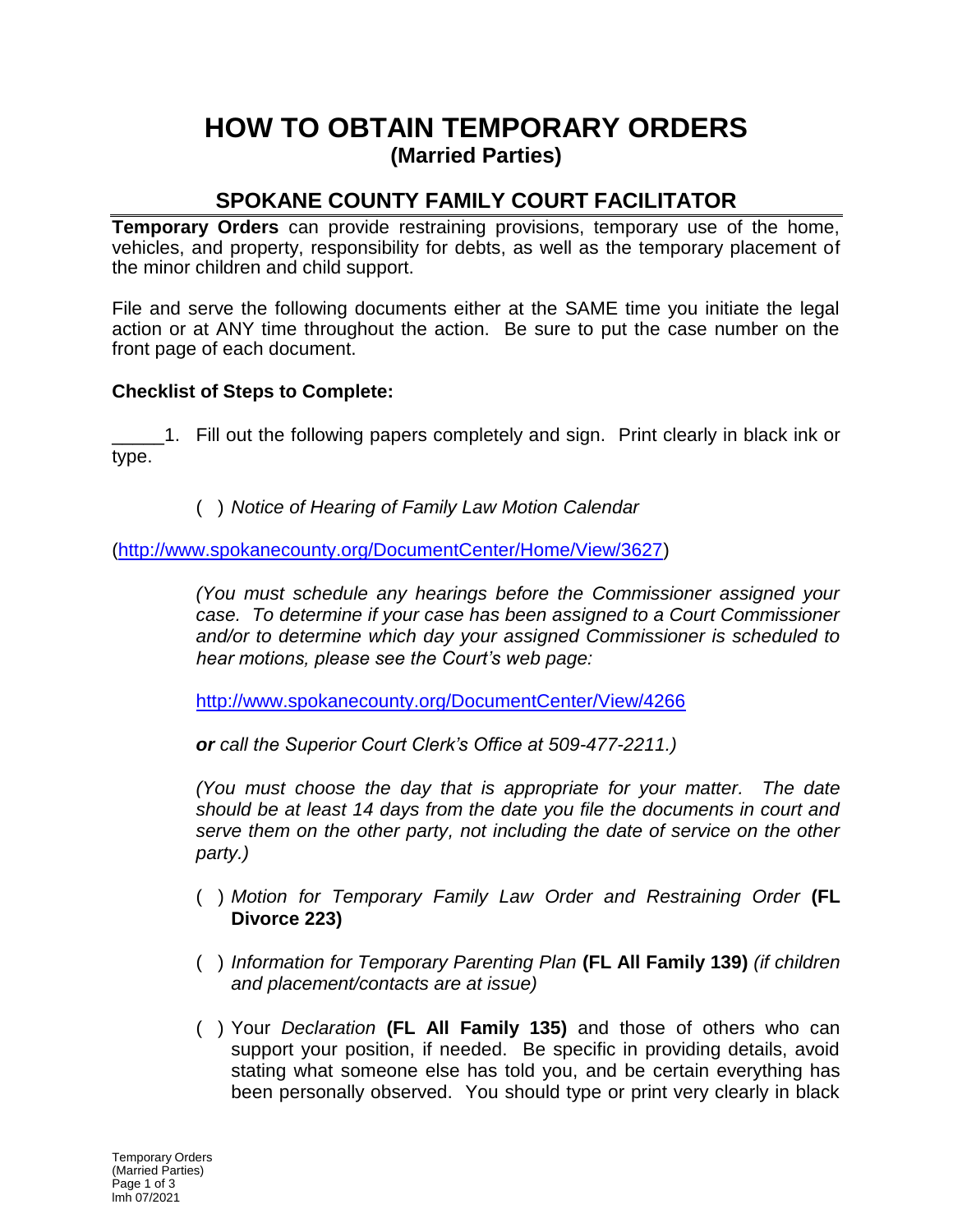ink.

- ( ) Your *Financial Declaration* **(FL All Family 131)** if there are finances at issue, such as payment of bills, appointment of a Guardian ad Litem, payment of attorney fees.
- ( ) Proposed *Parenting Plan* **(FL All Family 140)**, *Child Support Worksheets* **(SCSS Worksheets)** and Proposed *Child Support Order* **(FL All Family 130)**, if these are issues needing to be addressed and have not already been filed.

\_\_\_\_\_2. Make two copies (original and two copies) of documents before going to court and staple each separate document.

\_\_\_\_\_3. File the original of each document with the Spokane County Superior Court Clerk, Room 300, between the hours of 8:30 a.m. – 12:00 noon and 1:00 p.m. – 4:00 p.m., Monday through Friday and put the date stamp on the top front page of each of your copies.

\_\_\_\_\_4. A copy of all documents filed with the court must be personally served on the opposing party by a third person. **YOU** cannot serve the opposing party. The person who serves the opposing party, must complete and sign the *Proof of Personal Service* **(FL All Family 101)** form. Make a copy for yourself.

\_\_\_\_\_5. After the opposing party has been served, file the *Proof of Personal Service* form with the Superior Court Clerk. Put the date stamp on your copy.

\_\_\_\_\_ 6. The party seeking temporary orders must call in the case as "ready," **three court days prior to the hearing,** using the Family Law Coordinator's Office main line of 509-477-5702 extension 0, or by emailing [familylaw@spokanecounty.org,](mailto:familylaw@spokanecounty.org) and provide a copy of the signed mandatory local form Family Law/Paternity Motion Status Report:

[https://www.spokanecounty.org/DocumentCenter/View/3675/Family-Law-Paternity-](https://www.spokanecounty.org/DocumentCenter/View/3675/Family-Law-Paternity-Motion-Status-Report-PDF?bidId)[Motion-Status-Report-PDF?bidId=](https://www.spokanecounty.org/DocumentCenter/View/3675/Family-Law-Paternity-Motion-Status-Report-PDF?bidId)

Please see the court's local rules:

[https://www.spokanecounty.org/DocumentCenter/View/34440/2020-Local-Court-Rules](https://www.spokanecounty.org/DocumentCenter/View/34440/2020-Local-Court-RulesEffective-912020?bidId) [Effective-912020?bidId](https://www.spokanecounty.org/DocumentCenter/View/34440/2020-Local-Court-RulesEffective-912020?bidId)

\_\_\_\_\_ 7. Attend your scheduled hearing for temporary orders.

Be prepared to tell the Court why the proposed temporary orders are necessary.